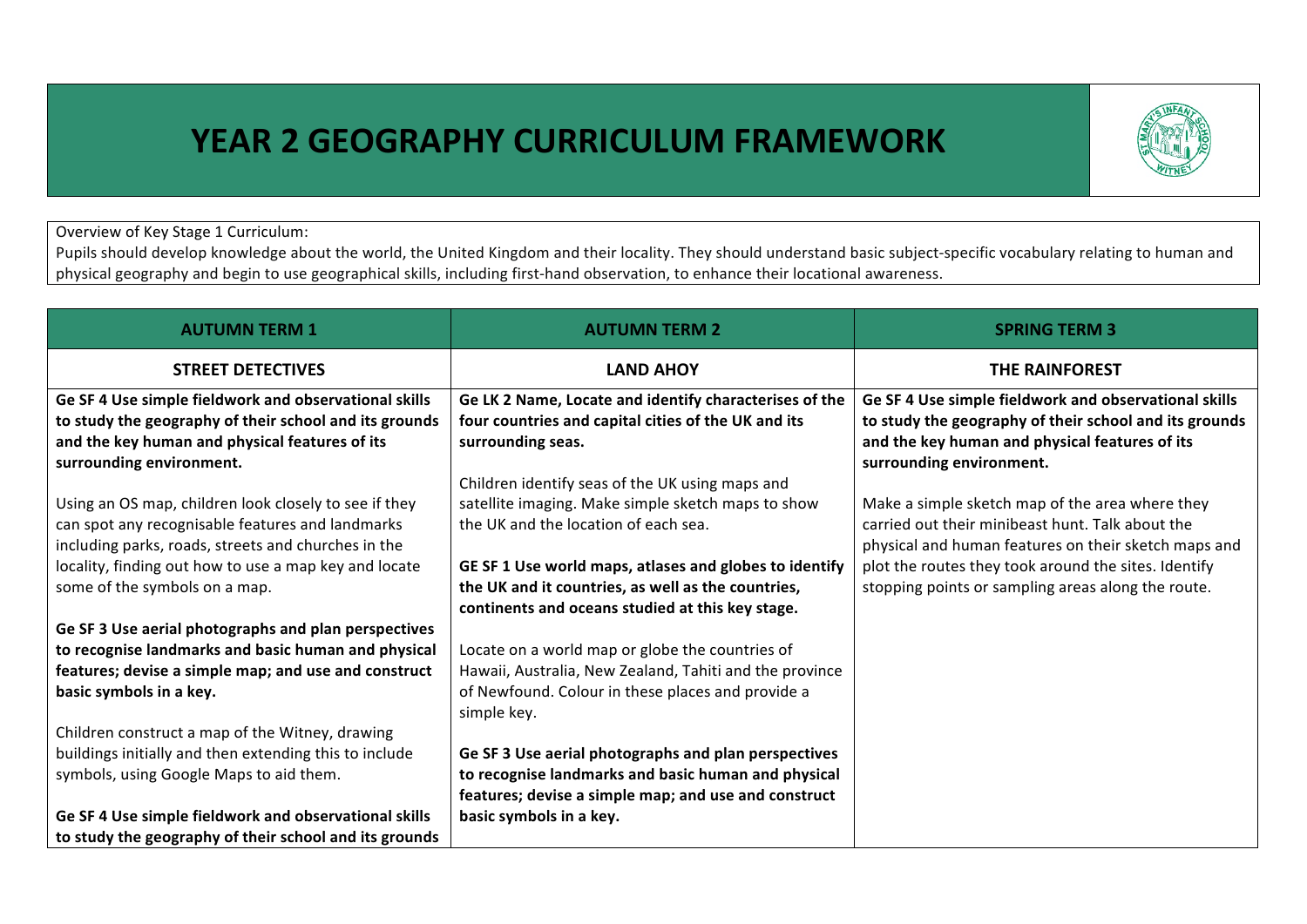| and the key human and physical features of its<br>surrounding environment.<br>Children make observational drawings of buildings<br>found within Witney.                                       | Look at real and imaginary treasure maps to identify a<br>range of human and geographical features. Make their<br>own imaginary treasure map, create a simple key for<br>their map and decide on the best place to hide<br>treasure.<br>Ge SF 2 Use simple compass directions (North, South,<br>East and West) and locational and directional<br>language (e.g. near and far; left and right, to describe<br>the location of features and route on a map.<br>Join in with playground games such as 'Captain's Deck'<br>which involve positional language including North,<br>South, East and West. Follow directions such as 'Run to<br>the Captain's right' or 'Run to the Captain's left' and<br>Skip to the north of the ship' and Hop to the east of the<br>ship' |                                                                                                                                                                        |
|-----------------------------------------------------------------------------------------------------------------------------------------------------------------------------------------------|-----------------------------------------------------------------------------------------------------------------------------------------------------------------------------------------------------------------------------------------------------------------------------------------------------------------------------------------------------------------------------------------------------------------------------------------------------------------------------------------------------------------------------------------------------------------------------------------------------------------------------------------------------------------------------------------------------------------------------------------------------------------------|------------------------------------------------------------------------------------------------------------------------------------------------------------------------|
| <b>SPRING TERM 4</b>                                                                                                                                                                          | <b>SUMMER TERM 5</b>                                                                                                                                                                                                                                                                                                                                                                                                                                                                                                                                                                                                                                                                                                                                                  | <b>SUMMER TERM 6</b>                                                                                                                                                   |
| THE SCENTED GARDEN                                                                                                                                                                            | <b>MUCK, MESS AND MIXTURES</b>                                                                                                                                                                                                                                                                                                                                                                                                                                                                                                                                                                                                                                                                                                                                        | <b>TOWERS, TUNNELS AND TURRETS</b>                                                                                                                                     |
| Ge SF 4 Use simple fieldwork and observational skills<br>to study the geography of their school and its grounds<br>and the key human and physical features of its<br>surrounding environment. |                                                                                                                                                                                                                                                                                                                                                                                                                                                                                                                                                                                                                                                                                                                                                                       | GE SF 1 Use world maps, atlases and globes to identify<br>the UK and it countries, as well as the countries,<br>continents and oceans studied at this key stage.       |
| Go on a walk to see what plants and flowers are<br>growing. Capture interesting images using digital<br>photography. Make simple maps and plans of the walk,                                  |                                                                                                                                                                                                                                                                                                                                                                                                                                                                                                                                                                                                                                                                                                                                                                       | Look at pictures and photographs of great towers from<br>around the world. Match the tower to its location using<br>world maps and globes.                             |
| recalling and sequencing what was seen using the<br>digital images.                                                                                                                           |                                                                                                                                                                                                                                                                                                                                                                                                                                                                                                                                                                                                                                                                                                                                                                       | Ge HP 2b Use basic geographical vocabulary to refer<br>to key human features, including: city, town, village,<br>factory, farm, house, office, port, harbour and shop. |
| Ge PK 1 Understand geographical similarities and                                                                                                                                              |                                                                                                                                                                                                                                                                                                                                                                                                                                                                                                                                                                                                                                                                                                                                                                       | Ge SF <sub>2</sub>                                                                                                                                                     |
| differences through studying the human and physical                                                                                                                                           |                                                                                                                                                                                                                                                                                                                                                                                                                                                                                                                                                                                                                                                                                                                                                                       |                                                                                                                                                                        |
| geography of a small area of the UK, and of a small<br>area in a contrasting non-European country.                                                                                            |                                                                                                                                                                                                                                                                                                                                                                                                                                                                                                                                                                                                                                                                                                                                                                       | Look at and describe images of world-famous tunnels.<br>Think about what the tunnels are made from and how                                                             |
|                                                                                                                                                                                               |                                                                                                                                                                                                                                                                                                                                                                                                                                                                                                                                                                                                                                                                                                                                                                       | they think they are used. Consider why tunnels are                                                                                                                     |
| Find out about plants and flowers that grow in                                                                                                                                                |                                                                                                                                                                                                                                                                                                                                                                                                                                                                                                                                                                                                                                                                                                                                                                       | needed and suggest reasons why they might have been                                                                                                                    |
| contrasting location such as the Brazilian rainforest.                                                                                                                                        |                                                                                                                                                                                                                                                                                                                                                                                                                                                                                                                                                                                                                                                                                                                                                                       | built.                                                                                                                                                                 |